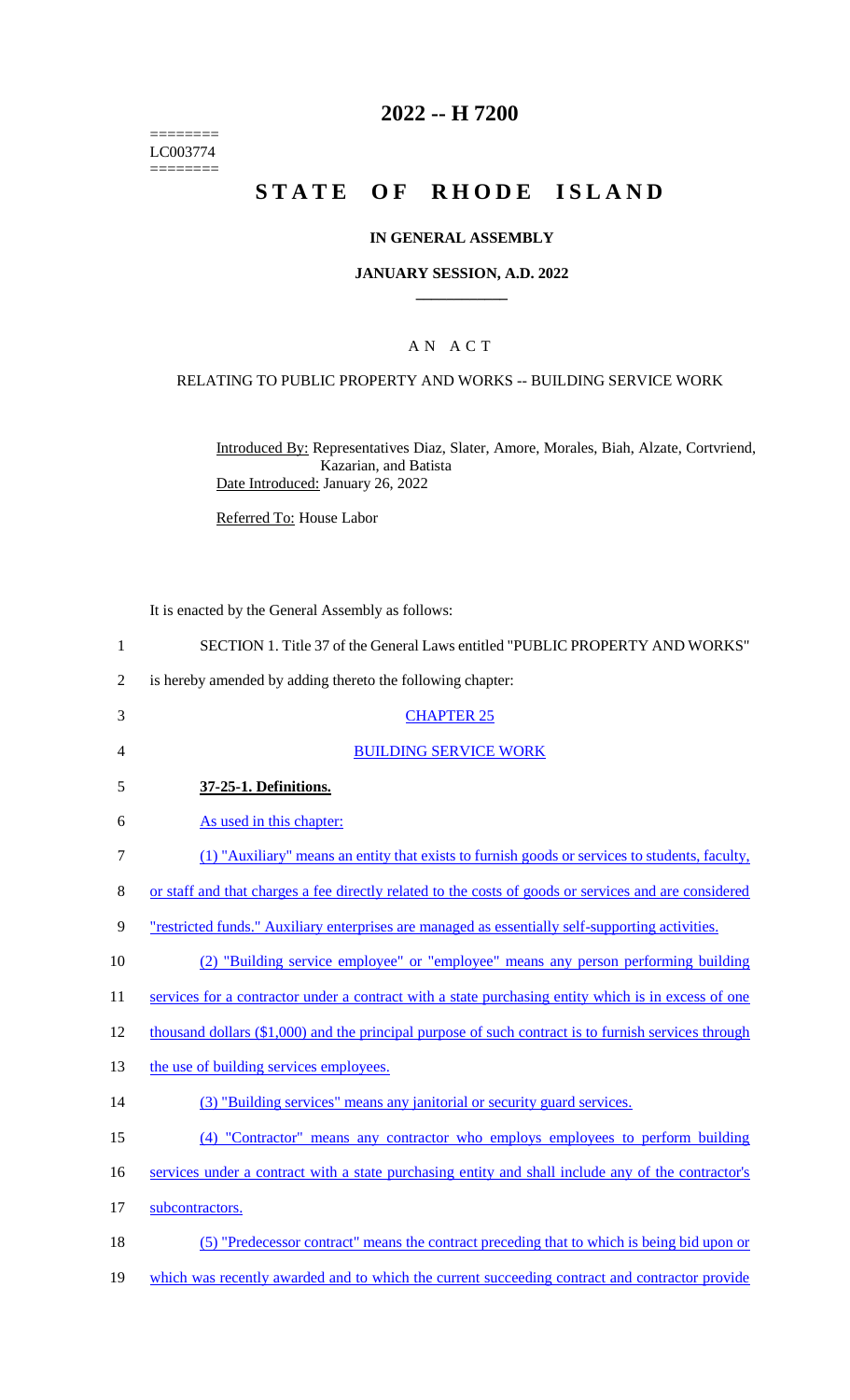- 1 substantially the same building services to the same state purchasing entity or entities. 2 (6) "Public agency" mean any body corporate and politic which has been or will be created 3 or established within this state, excepting cities and towns, and the university of Rhode Island board 4 of trustees, for all purchases that are funded by restricted, sponsored, or auxiliary monies, and the 5 council on postsecondary education for all purchases that are funded by restricted, sponsored, or 6 auxiliary monies. 7 (7) "Restricted funds and sponsored funds" consists of those funds expendable for 8 operating purposes but restricted by donors or other outside agencies as to the specific purpose for 9 which they may be expended (e.g., endowment funds, gifts, scholarships, governmental grants, 10 private grants, auxiliary enterprises, restricted operational purposes with use-restrictions designated 11 by the appropriating body.) 12 (8)(i) "Standard benefits" means the greatest of the benefit rate determined by the United 13 States Department of Labor pursuant to the "Service Contract Act of 1965" (41 U.S.C. §351, et 14 seq.); or 15 (ii) The benefit rate established by the largest collective bargaining agreement covering at 16 least one hundred (100) building service employees performing either janitorial or security guard 17 services, as applicable, in Providence County; or 18 (iii) The benefit rate in the predecessor contract. Standard benefits shall be an hourly 19 supplement furnished by a contractor to an employee in one of the following ways: 20 (A) In the form of health and/or benefits (not including paid leave) that cost the employer 21 the entire required hourly supplement amount; 22 (B) By providing a portion of the required hourly supplement in the form of health and/or 23 other benefits (not including paid leave) and the balance in cash; or 24 (C) By providing the entire supplement in cash. 25 (9) "Standard compensation" means each of the following: 26 (i) Standard wage; 27 (ii) Standard benefits; and 28 (iii) Standard paid leave. 29 (10) "Standard paid leave" means: 30 (i) The greatest of vacation and holiday paid days off determined by the United States 31 Department of Labor pursuant to the "Service Contract Act of 1965" (41 U.S.C. §351, et seq.) for 32 all types; or 33 (ii) Vacation and holiday paid days off established by the largest collective bargaining
- 34 agreement covering at least one hundred (100) building service employees performing either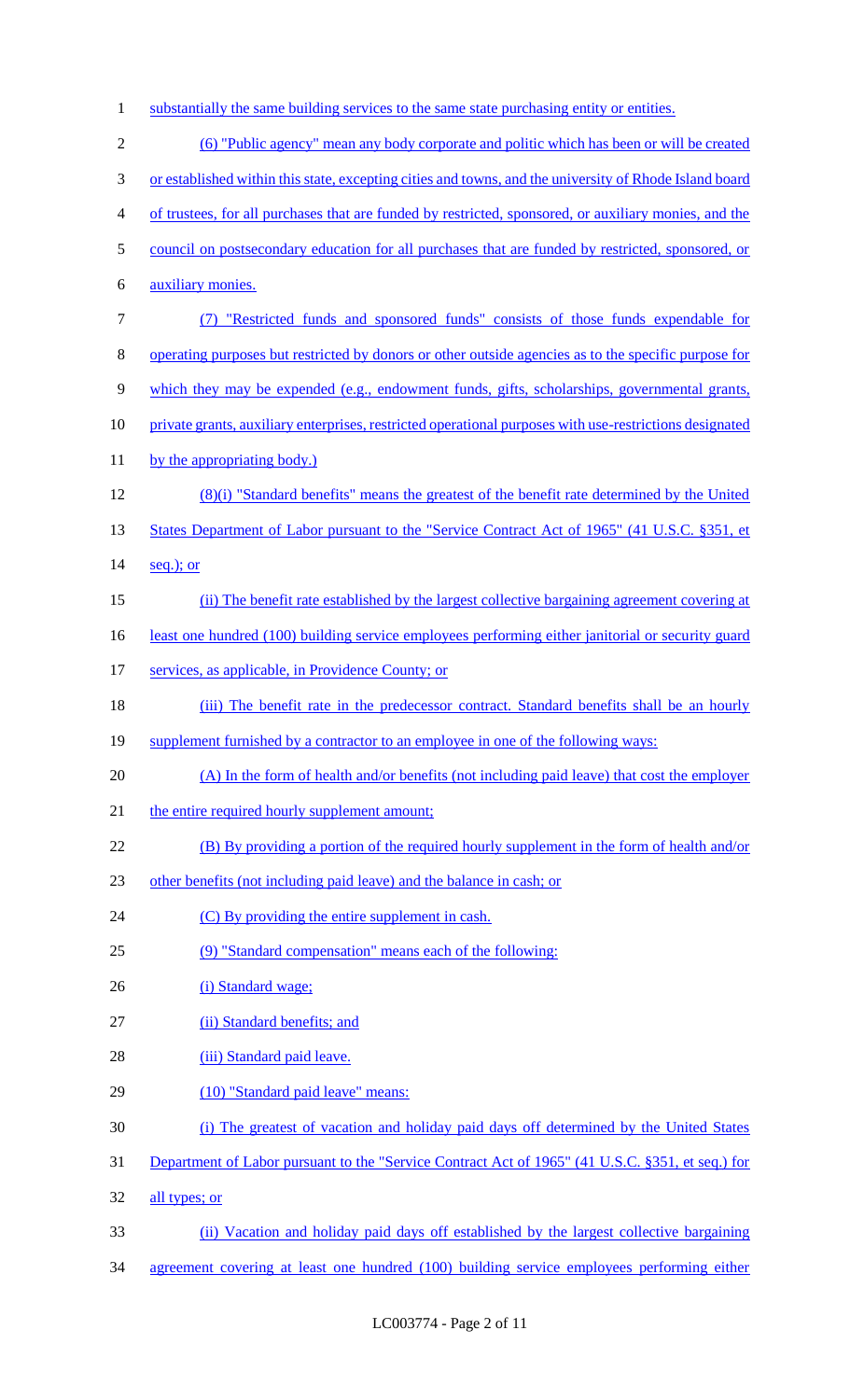- 1 janitorial or security guard services, as applicable, in Providence County, or (3) The vacation and holiday paid days off in the predecessor contract for the corresponding type. (11) "Standard wage" means the greatest of: (i) The wage rate determined by the United States Department of Labor pursuant to the "Service Contract Act of 1965" (41 U.S.C. §351, et seq.) for Providence County for the relevant 7 type; or (ii) The wage rate established by the largest collective bargaining agreement covering at least one hundred (100) building service employees performing either janitorial or security guard services, as applicable, in Providence County; or 11 (iii) A wage of at least fifteen dollars (\$15.00) per hour; or (iv) The wage rate in the predecessor contract for the corresponding type. (12) "State agency" means any department, commission, council, board, bureau, committee, institution, or other governmental entity of the executive or judicial branch of this state 15 not otherwise established as a body corporate and politic, and includes, without limitation, the 16 council on postsecondary education except for purchases which are funded by restricted, sponsored, 17 or auxiliary monies, the university of Rhode Island board of trustees, except for all purchases which are funded by restricted, sponsored, or auxiliary monies, and the council on elementary and 19 secondary education. 20 (13) "State purchasing entity" means state and public agencies. **37-25-2. Investigation and determination of standard compensation -- Filing of schedule.**  The director of labor and training shall investigate and determine the standard 24 compensation to be paid as set forth in § 37-25-3 and post the rates on the director of labor and training's website. In making a determination, the director may adopt and use such appropriate and 26 applicable prevailing wage determinations as have been made by the Secretary of Labor of the United States of America in accordance with the Service Contract Act, (41 U.S.C. §351 et seq.), as well as relevant collective bargaining agreements and previous state purchasing entity contracts. Each contractor awarded a building service contract after July 1, 2022, shall contact the department of labor and training on or before January first of each year, for the duration of the contract to ascertain the standard compensation and shall make any necessary adjustments to such standard compensation every January 1. **37-25-3. Wage and supplement/benefit requirements.**
- (a) Every call for bids for every contract for building services in excess of one thousand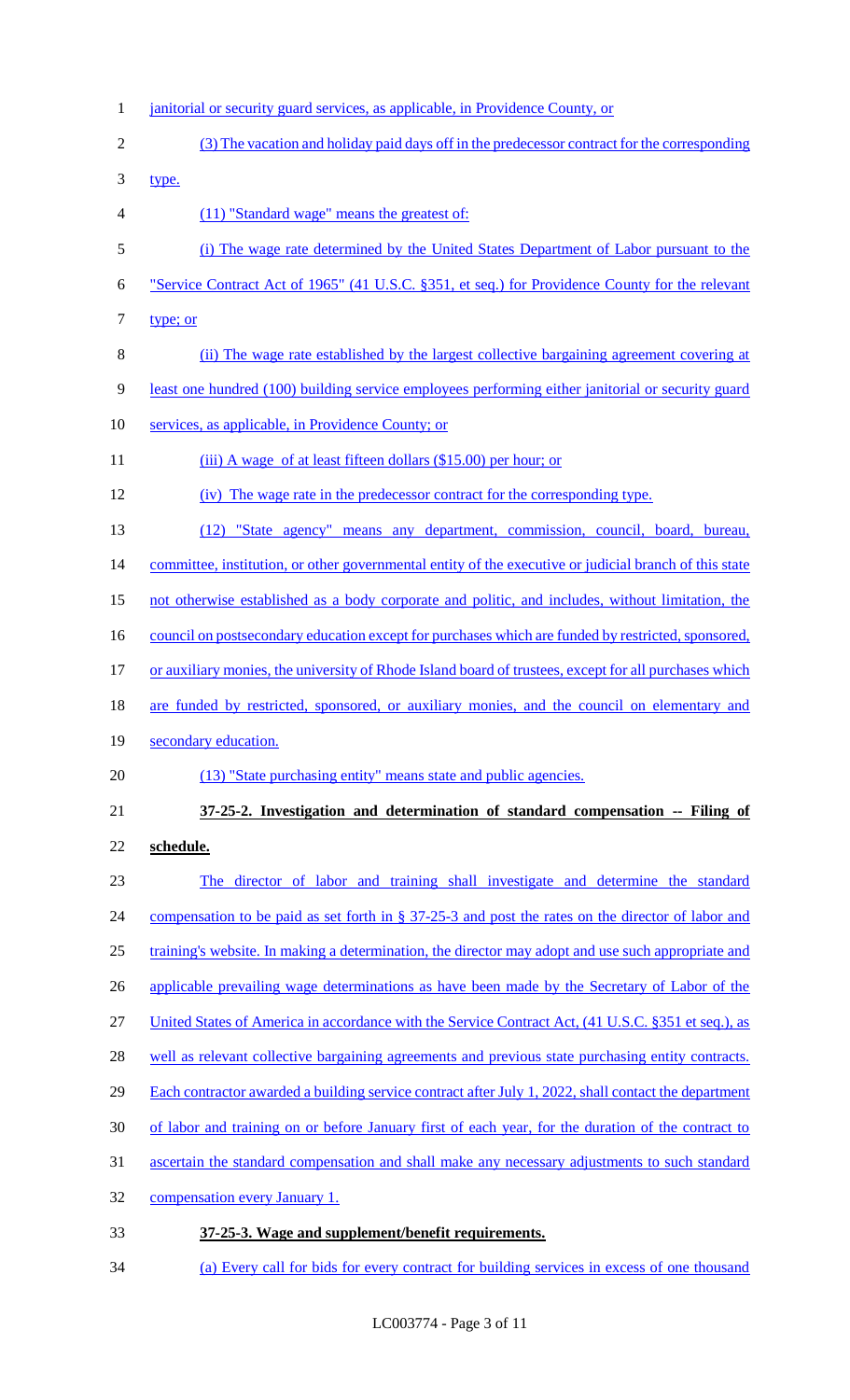1 dollars (\$1,000) to which a state purchasing entity is a party shall contain a provision stating the 2 standard compensation to be paid to building service employees which shall be made in accordance 3 with § 37-25-2. Every call for bids shall also specify the number of hours to be worked, and bidders 4 must submit pricing on a standard pricing sheet, to be created by the director of labor and training. 5 The contract shall provide for annual price adjustments of the standard compensation during the 6 term of the contract. 7 (b) All contractors and their subcontractors, who have been awarded contracts for building 8 services by a state purchasing entity in which public funds are used and of which the contract price 9 shall be in excess of one thousand dollars (\$1,000), shall pay their building service employees the 10 standard compensation and comply with the provisions set forth in this chapter. This requirement 11 shall apply regardless of whether the amount is payable at the time of the signing of the contract or 12 at a later date. Except that notwithstanding any language to the contrary in this section or chapter 13 the requirement to pay standard benefits shall not apply until the fiscal year beginning on July 1, 14 2023. 15 (c) Every contract within the scope of this chapter shall contain the further provision that 16 in the event it is found by the director of labor and training that any employee employed by the 17 contractor or any subcontractor performing building services covered by the contract has been or 18 is being paid compensation less than the compensation required by the contract to be paid as 19 aforesaid, the awarding party may terminate the contract. The awarding party shall complete the 20 work by contract or otherwise and the contractor and his or her sureties shall be liable to the 21 awarding party for any excess costs the state suffers. 22 **37-25-4. Overtime compensation.**  23 Any hours worked in any one week beyond forty (40) hours, or in any one day beyond 24 eight (8) hours, shall be compensated at the rate of one and one-half  $(1 \frac{1}{2})$  of the standard wage, in 25 addition to the standard benefit and standard paid leave. 26 **37-25-5. Posting of standard compensation.**  27 Each contractor awarded a contract for building services with a contract price in excess of 28 one thousand dollars (\$1,000), and each subcontractor who performs building service work on that 29 contract, shall post in conspicuous places wherever building service employees are employed, 30 posters which contain the current standard compensation and its components. The posters shall also 31 contain the rights and remedies described in §§ 37-25-7 and 37-25-8 for nonpayment of any wages 32 pursuant to this chapter. Posters shall be furnished to contractors and subcontractors at the time a 33 contract is awarded by the director of labor and training, who shall determine the size and content 34 thereof from time to time, at the time a contract is awarded. A contractor or subcontractor who fails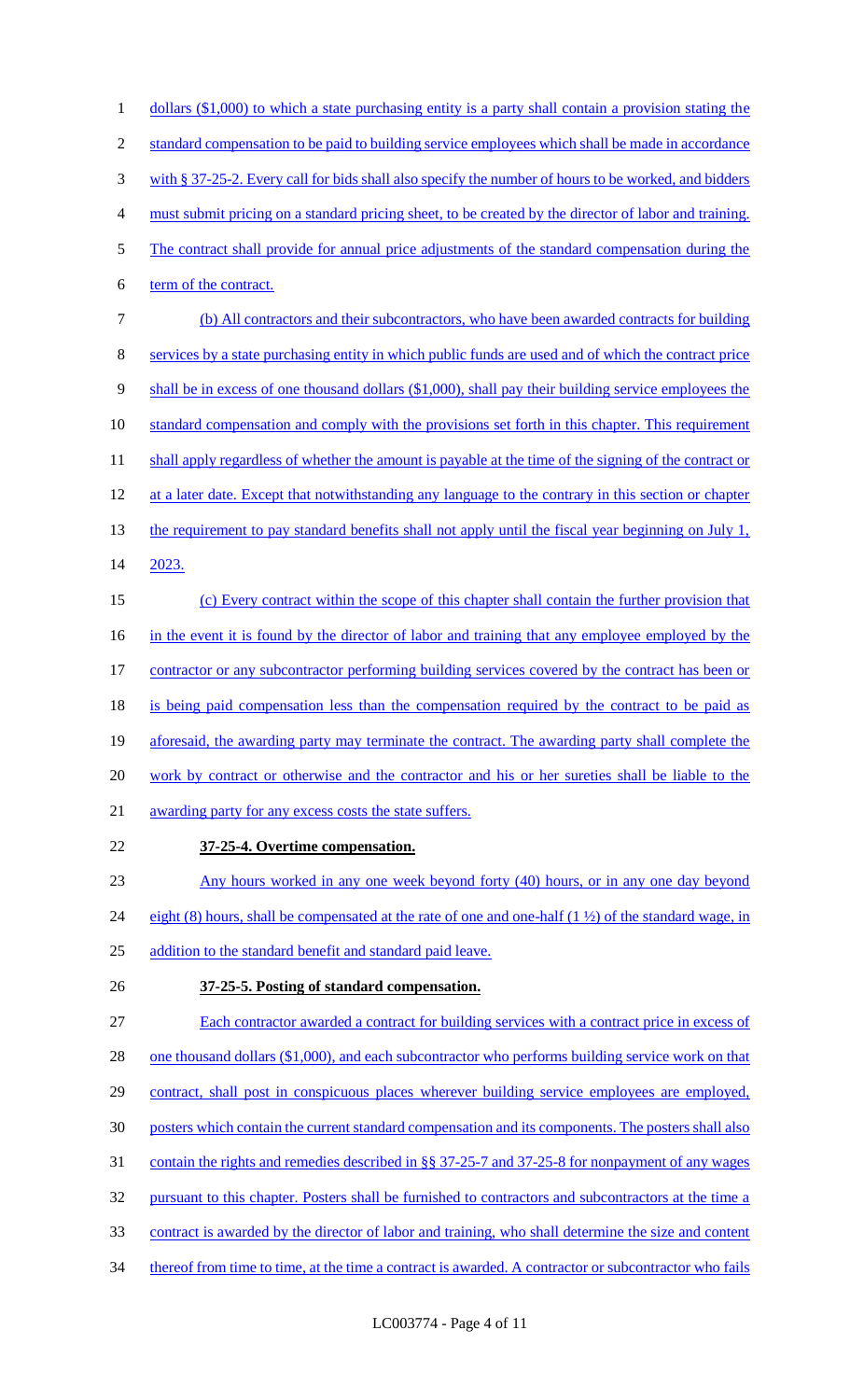1 to comply with the provisions of this section shall be deemed guilty of a misdemeanor and shall 2 pay the director of labor and training one hundred dollars (\$100) for each calendar day of 3 noncompliance as determined by the director. Contracts set shall not be awarded by a state 4 purchasing entity until the director of labor and training has prepared and delivered the poster to 5 the division of purchases and the contractor to whom the contract is to be awarded. 6 **37-25-6. Recordkeeping.**  7 (a) Every contractor with a contract price in excess of one thousand dollars (\$1,000) for 8 building services, and each subcontractor who performs work on those building services, shall keep 9 an accurate record showing the name, occupation, and actual compensation paid to each worker 10 employed by him or her in connection with the contract or work. The director and his or her 11 authorized representatives shall have the right to enter any place of employment at all reasonable 12 hours, for the purpose of inspecting the wage records and seeing that all provisions of this chapter 13 are complied with. 14 (b) Every service contractor and subcontractor awarded a contract for building services, as 15 defined by this chapter, shall furnish a certified copy of his or her payroll records of his or her 16 employees employed on the contract to the state purchasing entity on a monthly basis for all work 17 completed in the preceding month on a uniform form prescribed by the director of labor and 18 training. 19 (c) The state purchasing entity, contractor and subcontractors shall provide any and all 20 payroll records of labor and training within ten (10) days of their request by the director or designee. 21 **37-25-7. Enforcement.**  22 (a) The director of labor and training may promulgate reasonable rules and regulations to 23 enforce the provisions of this chapter. 24 (b) Before issuing an order or determination, the director of labor and training shall order 25 a hearing thereon at a time and place to be specified, and shall give notice thereof, together with a 26 copy of the complaint or the purpose thereof, together with a copy of the complaint or the purpose 27 thereof, or a statement of the facts disclosed upon investigation, which notice shall be served 28 personally or by mail on any person, firm, or corporation affected thereby. The person, firm, or 29 corporation shall have an opportunity to be heard in respect to the matters complained of at the time 30 and place specified in the notice, which time shall be not less than five (5) days from the service of 31 the notice personally or by mail. The hearing shall be held within ten (10) days from the order of 32 hearing. The hearing shall be conducted by the director of labor and training or his or her designee. 33 The hearing officer in the hearing shall be deemed to be acting in a judicial capacity and shall have 34 the right to issue subpoenas, administer oaths, and examine witnesses. The enforcement of a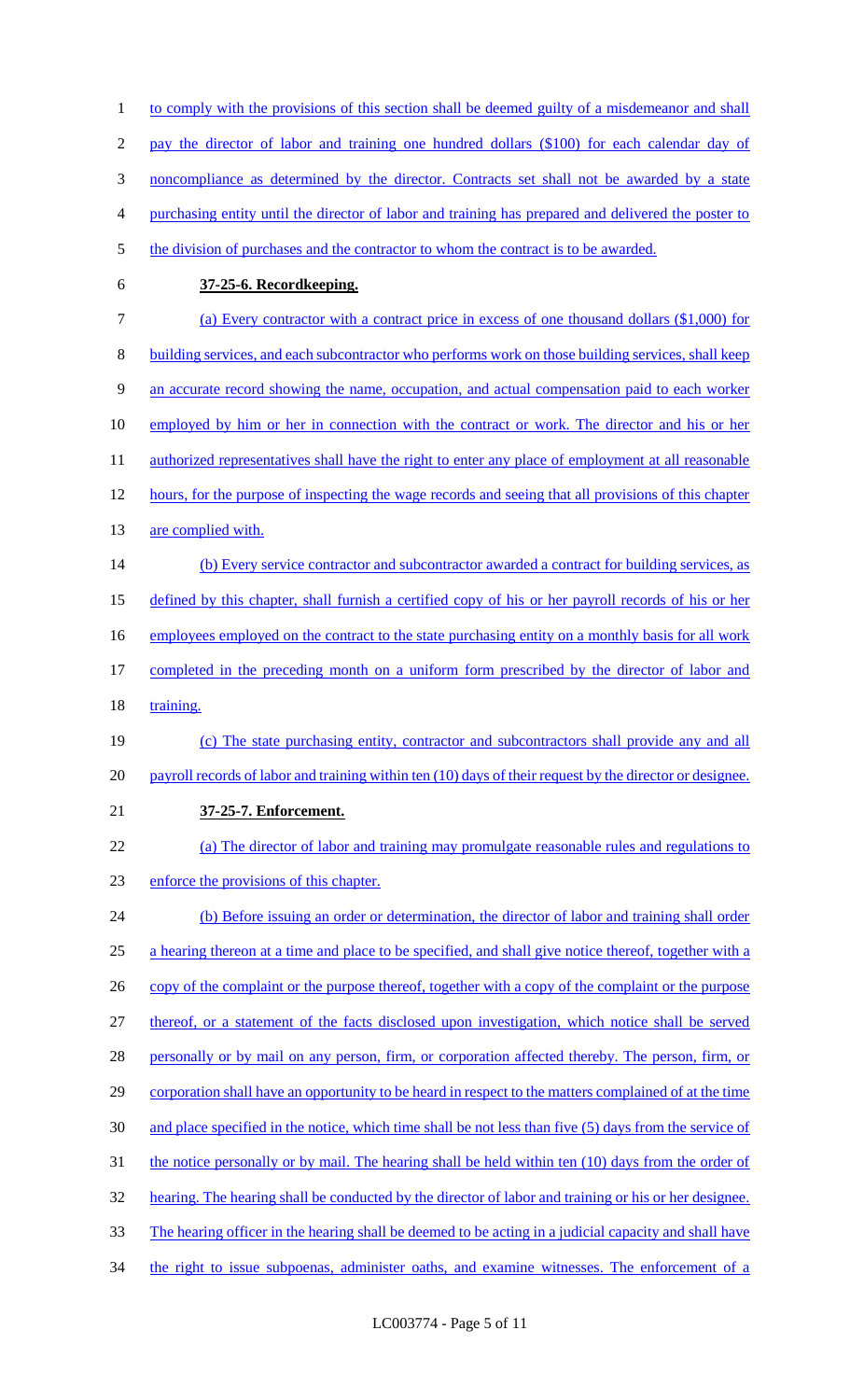1 subpoena issued under this section shall be regulated by the Rhode Island superior court rules of 2 civil procedure. The hearing shall be expeditiously conducted, and upon such hearing, the hearing 3 officer shall determine the issues raised thereon and shall make a determination and enter an order 4 within ten (10) days of the close of the hearing, and forthwith serve a copy of the order, with a 5 notice of the filing thereof, upon the parties to the proceeding, personally or by mail. The order 6 shall dismiss the charges or direct payment of wages or supplements found to be due, including 7 interest at the rate of twelve percent (12%) per annum from the date of the underpayment to the 8 date of payment, and may direct payment of reasonable attorneys' fees and costs to the complaining 9 party. 10 (c) In addition to directing payment of wages or supplements including interest found to 11 be due, the order shall also require payment of a further sum as a civil penalty in an amount up to 12 three (3) times the total amount found to be due. Further, if the amount of salary owed to an 13 employee pursuant to this chapter but not paid to the employee in violation thereof exceeds five 14 thousand dollars (\$5,000), it shall constitute a misdemeanor and shall be referred to the office of 15 the attorney general. The misdemeanor shall be punishable for a period of not more than one year 16 in prison and/or a fine of not more than one thousand dollars (\$1,000). In assessing the amount of 17 the penalty, due consideration shall be given to the size of the employer's business, the good faith 18 of the employer, the gravity of the violation, the history of previous violations, and the failure to 19 comply with recordkeeping or other nonwage requirements. The surety of the person, firm, or 20 corporation found to be in violation of the provisions of this chapter shall be bound to pay any 21 penalties assessed on such person, firm, or corporation. The penalty shall be paid to the department 22 of labor and training for deposit in the state treasury; provided, however, it is hereby provided that 23 the general treasurer shall establish a dedicated "standard compensation enforcement fund" for the 24 purpose of depositing the penalties paid as provided herein. There is hereby appropriated to the 25 annual budget of the department of labor and training the amount of the fund collected annually 26 under this section, to be used at the direction of the director of labor and training for the sole purpose 27 of enforcing standard compensation as provided in this chapter. 28 (d) For the purposes of this chapter, each day or part thereof in violation of any provision 29 of this chapter by a person, firm, or corporation, whether the violation is continuous or intermittent, 30 shall constitute a separate and succeeding violation.

 (e) In addition to the above, any person, firm, or corporation found in violation of any of the provisions of this chapter by the director of labor and training or his or her hearing officer, shall be ineligible to bid on, or be awarded work by a state purchasing entity or perform any such work for a period of no less than eighteen (18) months and no more than thirty-six (36) months from the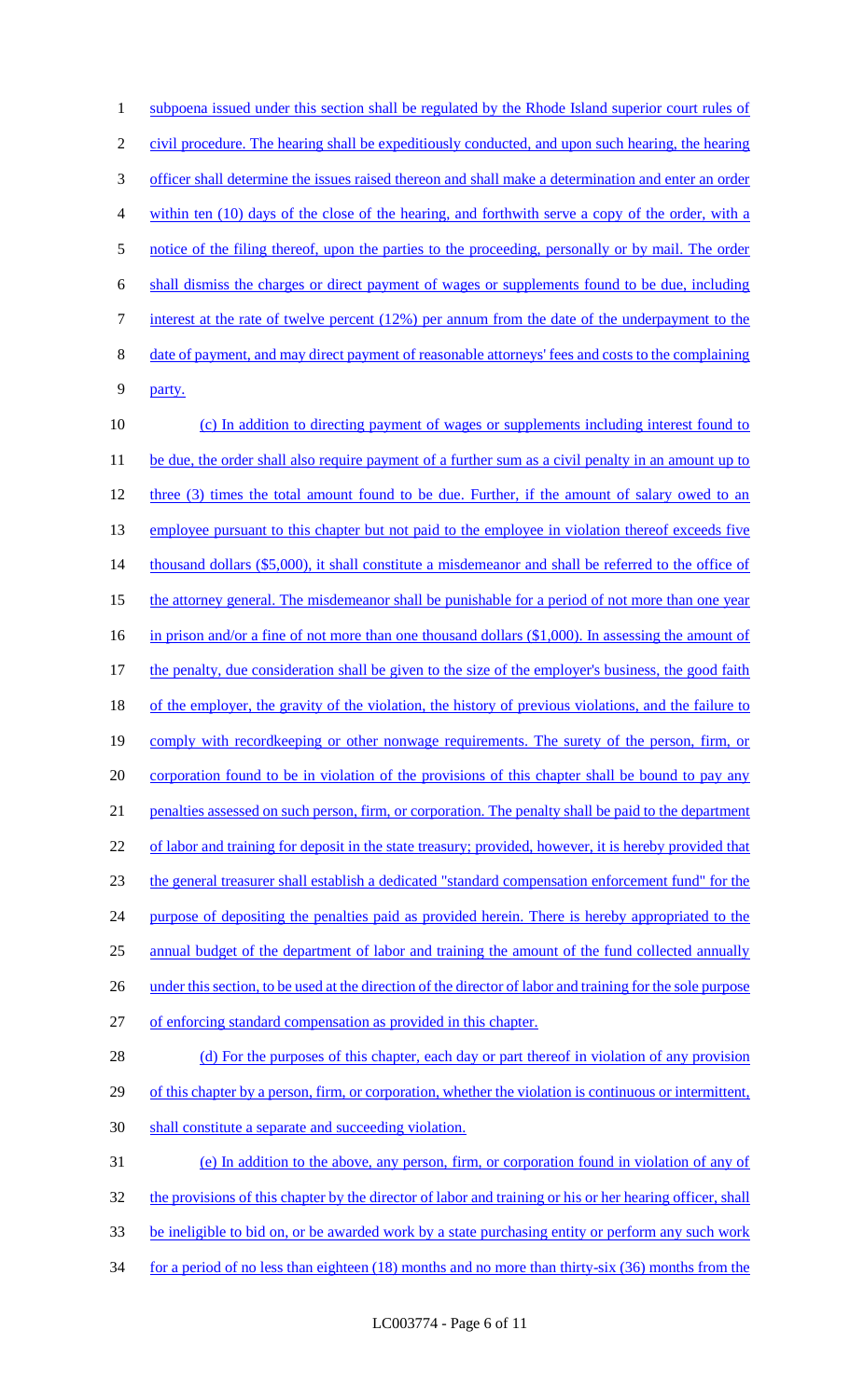2 in violation of this chapter, all pending bids with a state purchasing entity shall be revoked, and any 3 bid awarded by a state purchasing entity prior to the commencement of the work shall also be 4 revoked. 5 (f) In addition to the above, any person, firm, or corporation found to have committed two 6 (2) or more willful violations in any period of eighteen (18) months of any of the provisions of this 7 chapter by the hearing officer, which violations are not arising from the same incident, shall be 8 ineligible to bid on, or be awarded work by a state purchasing entity or perform any work for a 9 period of sixty (60) months from the date of the second violation. 10 (g) The order of the hearing officer shall remain in full force and effect unless stayed by 11 order of the superior court. 12 (h) In addition to the above, any person, firm, or corporation found to have willfully made 13 a false or fraudulent representation on certified payroll records shall be referred to the office of the 14 attorney general. A first violation of this section shall be considered a misdemeanor and shall be 15 punishable for a period of not more than one year in prison and/or a fine of one thousand dollars 16 (\$1,000). A second or subsequent violation of this section shall be considered a felony and shall be 17 punishable for a period of not more than three (3) years imprisonment, a fine of three thousand 18 dollars (\$3,000), or both. Further, any person, firm, or corporation found to have willfully made a 19 false or fraudulent representation on certified payroll records shall be required to pay a civil penalty 20 to the department of labor and training in an amount of no less than two thousand dollars (\$2,000) 21 and not greater than fifteen thousand dollars (\$15,000) per representation. 22 (i) Any effort of any employer to obstruct the director and his or her authorized 23 representatives in the performance of their duties shall be deemed a violation of this chapter and 24 punishable as such. 25 (j) The director and his or her authorized representatives shall have power to administer 26 oaths and examine witnesses under oath, issue subpoenas, subpoenas duces tecum, compel the 27 attendance of witnesses, and the production of papers, books, accounts, records, payrolls, 28 documents, and testimony, and to take depositions and affidavits in any proceeding before the 29 director. 30 (k) In case of failure of any person to comply with any subpoena lawfully issued, or 31 subpoena duces tecum, or on the refusal of any witness to testify to any matter regarding which he 32 or she may be lawfully interrogated, it shall be the duty of the superior court, or any judge thereof, 33 on application by the director, to compel obedience by proceedings in the nature of those for 34 contempt.

1 date of the order entered by the hearing officer. Once a person, firm, or corporation is found to be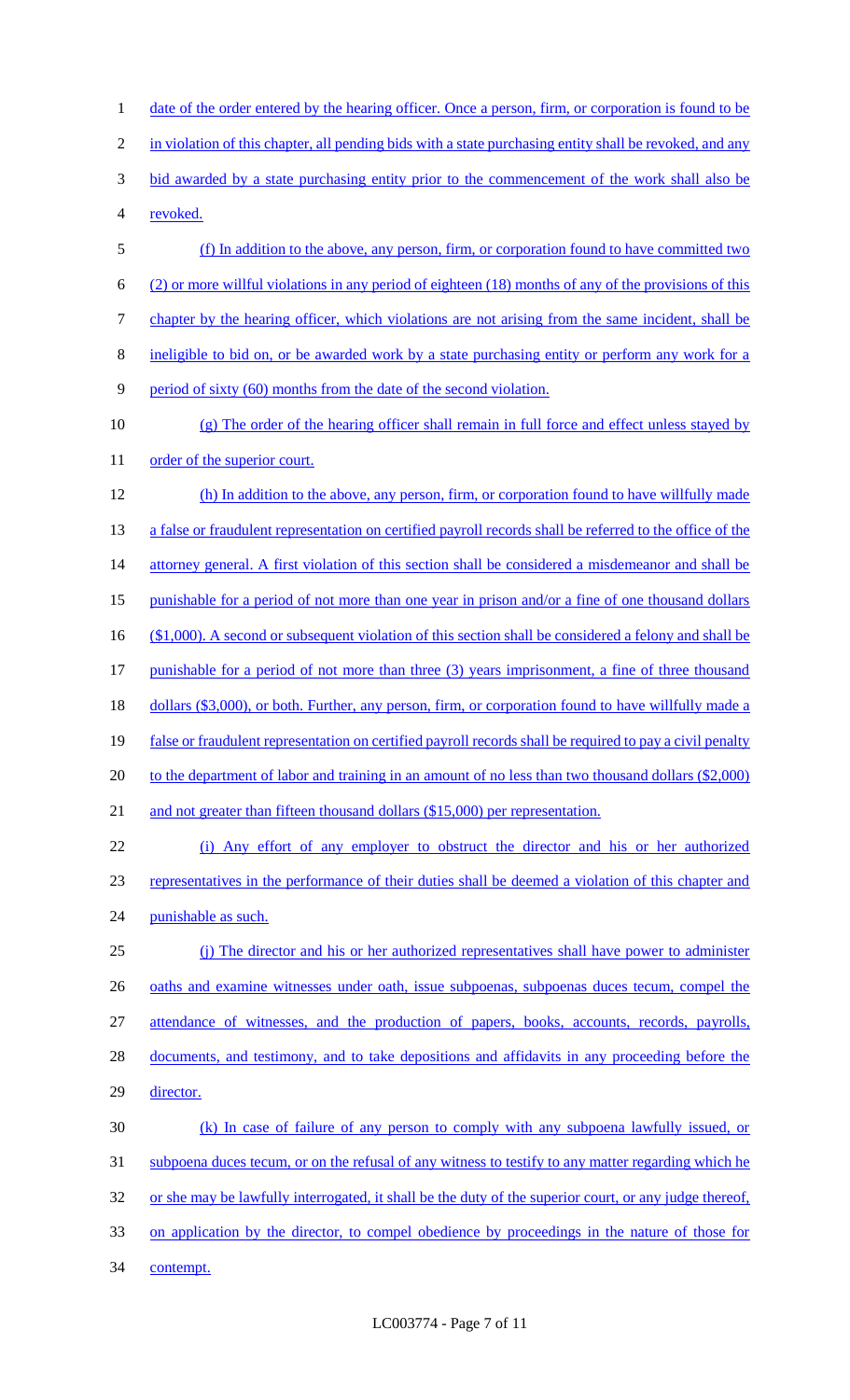2 comply with any of the provisions of this chapter shall be guilty of a misdemeanor and shall be 3 punished by a fine of not less than five hundred dollars (\$500) nor more than one thousand dollars 4 (\$1,000) for each separate offense, or by imprisonment of up to one year, or by both fine and 5 imprisonment. Each day of failure to pay wages due an employee at the time specified in this 6 chapter shall constitute a separate and distinct violation 7 (m) The director is hereby empowered to enforce his or her decision in the superior court 8 for the county of Providence. 9 **37-25-8. Private right of action.**  10 (a) An employee or former employee, or any organization representing such an employee 11 or former employee, of a contractor or subcontractor may bring a civil action for a violation of § 12 37-25-3 for appropriate injunctive relief including reinstatement, or actual damages, or both within 13 three (3) years after the occurrence of the alleged violation. An action commenced pursuant to this 14 section may be brought in the superior court for the county where the alleged violation occurred, 15 the county where the complainant resides, or the county where the person against whom in the civil 16 complaint is filed resides or has their principal place of business. Any contractor or subcontractor 17 who violates the provisions of § 37-25-3 shall be liable to the affected employee or employees in 18 the amount of back pay or unpaid wages or benefits, plus interest. A civil action filed in court under 19 this section may be instituted instead of, but not in addition to the director of labor and training 20 enforcement procedures authorized by this chapter, provided the civil action is filed prior to the 21 date the director of labor and training issues notice of an administrative hearing. 22 (b) An action instituted pursuant to this section may be brought by one or more employees 23 or former employees on behalf of himself/herself or themselves and other employees similarly 24 situated or by any person, including any organization, alleging violations, except that no employee 25 shall be a party plaintiff to any such action unless he/she gives his/her consent in writing to become 26 such a party and such consent is filed in the court in which such action is brought. 27 (c) In an action filed under this section in which the plaintiff prevails, the court shall, in 28 addition to any judgment awarded to the plaintiff, require reasonable attorneys' fees and the costs 29 of the action to be paid by the defendant.

1 (l) Except as otherwise provided in this chapter, any employer who shall violate or fail to

 (d) The court in an action filed under this section shall award affected employees or former employees liquidated damages in an amount equal to two (2) times the amount of unpaid wages or 32 benefits owed. Unpaid fringe benefit contributions owed pursuant to this section in any form shall be paid to the appropriate benefit fund; however, in the absence of an appropriate fund, the benefit

34 shall be paid directly to the individual.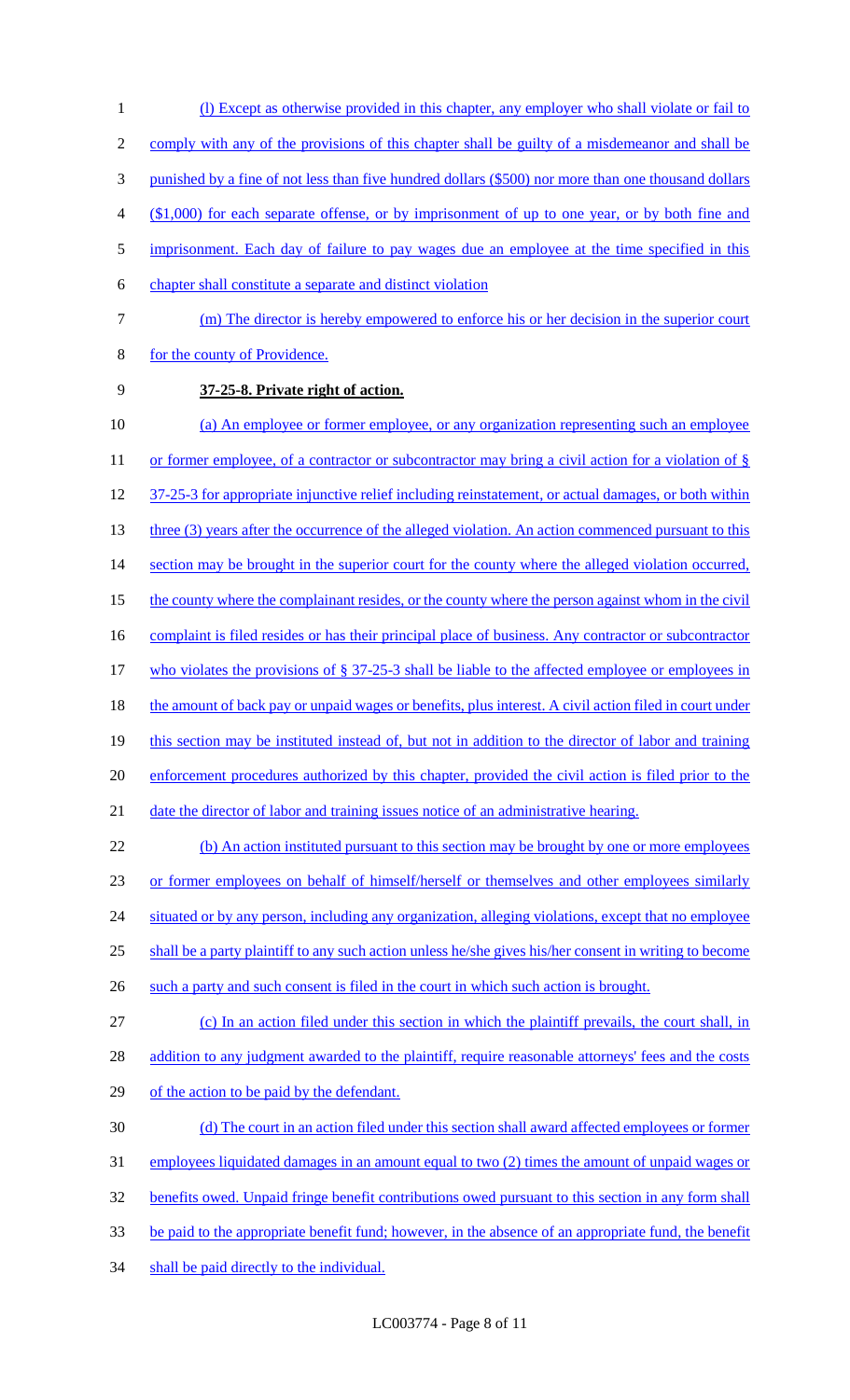(e) The filing of a civil action under this section shall not preclude the director of labor and 2 training from referring a matter to the attorney general as provided § 37-25-7(c), from prohibiting a contractor or subcontractor from bidding on or otherwise participating in contracts as provided in § 37-25-7(e), (f) and (i), or from prohibiting termination of work on failure to pay agreed wages pursuant to § 37-25-3(c). (f) Any person, firm, or corporation found to have willfully made a false or fraudulent representation in connection with wage obligations owed on a contract shall be required to pay a civil penalty to the department of labor and training in an amount of no less than one thousand dollars (\$1,000) and not greater than three thousand dollars (\$3,000) per representation. Such penalties shall be recoverable in civil actions filed pursuant to this section. For purposes of this 11 subsection "willfully" shall mean representations that are known to be false, or representations 12 made with deliberate ignorance or reckless disregard for their truth or falsity. **37-25-9. Retaliation.**  (a) An employer shall not discharge, threaten, or otherwise discriminate against an 15 employee, or former employee, regarding compensation terms, conditions, locations or privileges 16 of employment because the employee or former employee, or a person or organization acting on 17 his or her behalf: (1) Reports or makes a complaint under this section, or otherwise asserts his or her rights under this section; or (2) Participates in any investigation, hearing or inquiry held by the director of labor and 21 training under §§ 37-25-7 or 37-25-8, or upon a review of an investigation under this section, or for participating in a private right of action brought under this section. In the event a contractor or subcontractor retaliates or discriminates against an employee in violation of this section, the 24 affected employee may file an action in any court of competent jurisdiction and the court shall order reinstatement and/or restitution of the affected employee, as appropriate, with back pay to the 26 date of the violation, and an additional amount in liquidated damages equal to two (2) times the amount of back pay and reasonable attorneys' fees and costs. 28 (b) As used in this section to discharge, threaten, or otherwise discriminate against any employee includes threatening to contact or contacting United States immigration authorities or otherwise threatening to report an employee's suspected citizenship or immigration status or the suspected citizenship or immigration status of an employee's family or household to United States immigration authorities. **37-25-10. Severability.** 

34 If any section or provision or the application of the section or provision of this chapter to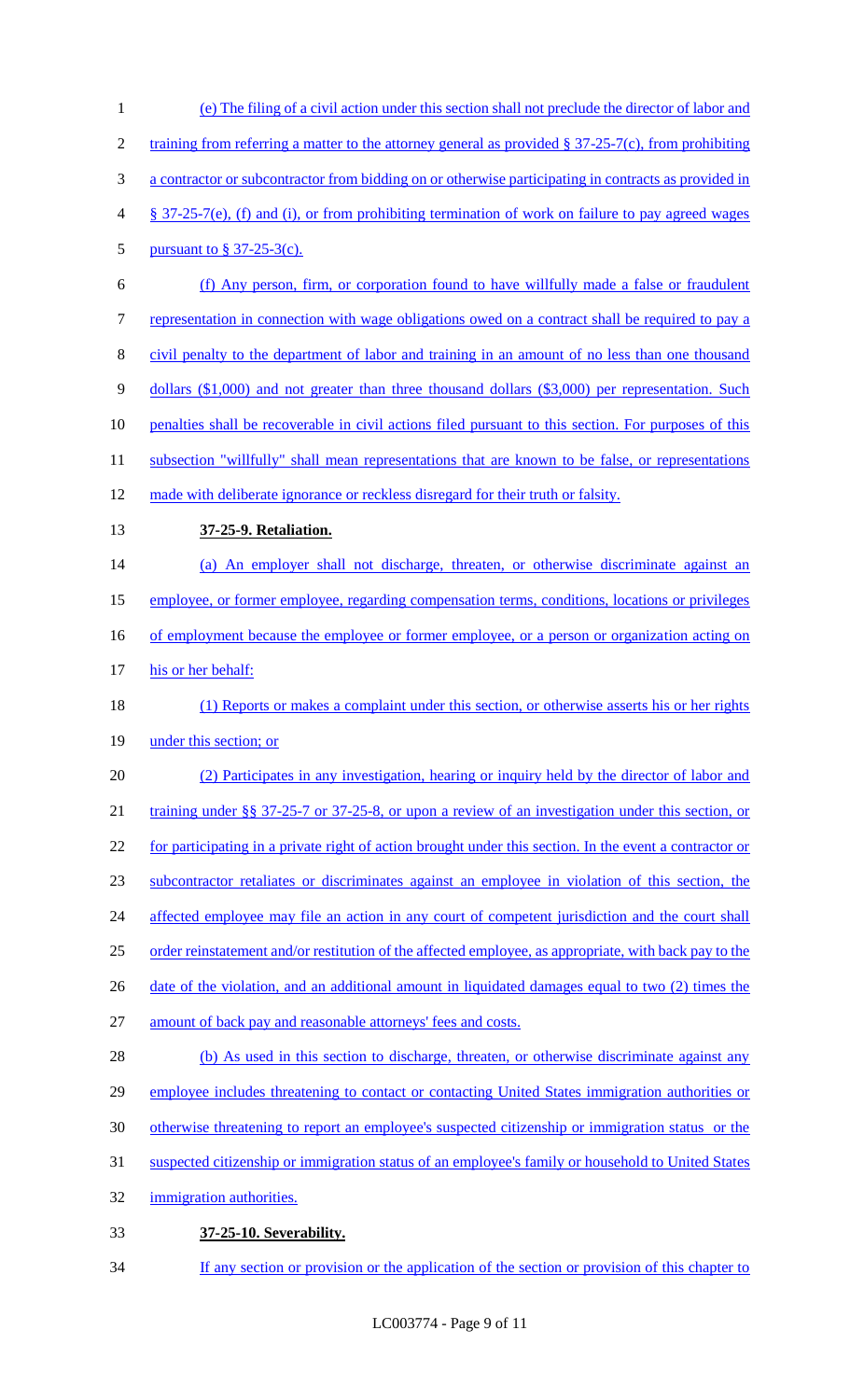- 1 any person or circumstances shall be held invalid, the validity of the remainder of the sections and
- 2 the applicability of the sections or provisions to other persons or circumstances shall not be
- 3 affected.
- 4 SECTION 2. This act shall take effect upon passage.

======== LC003774 ========